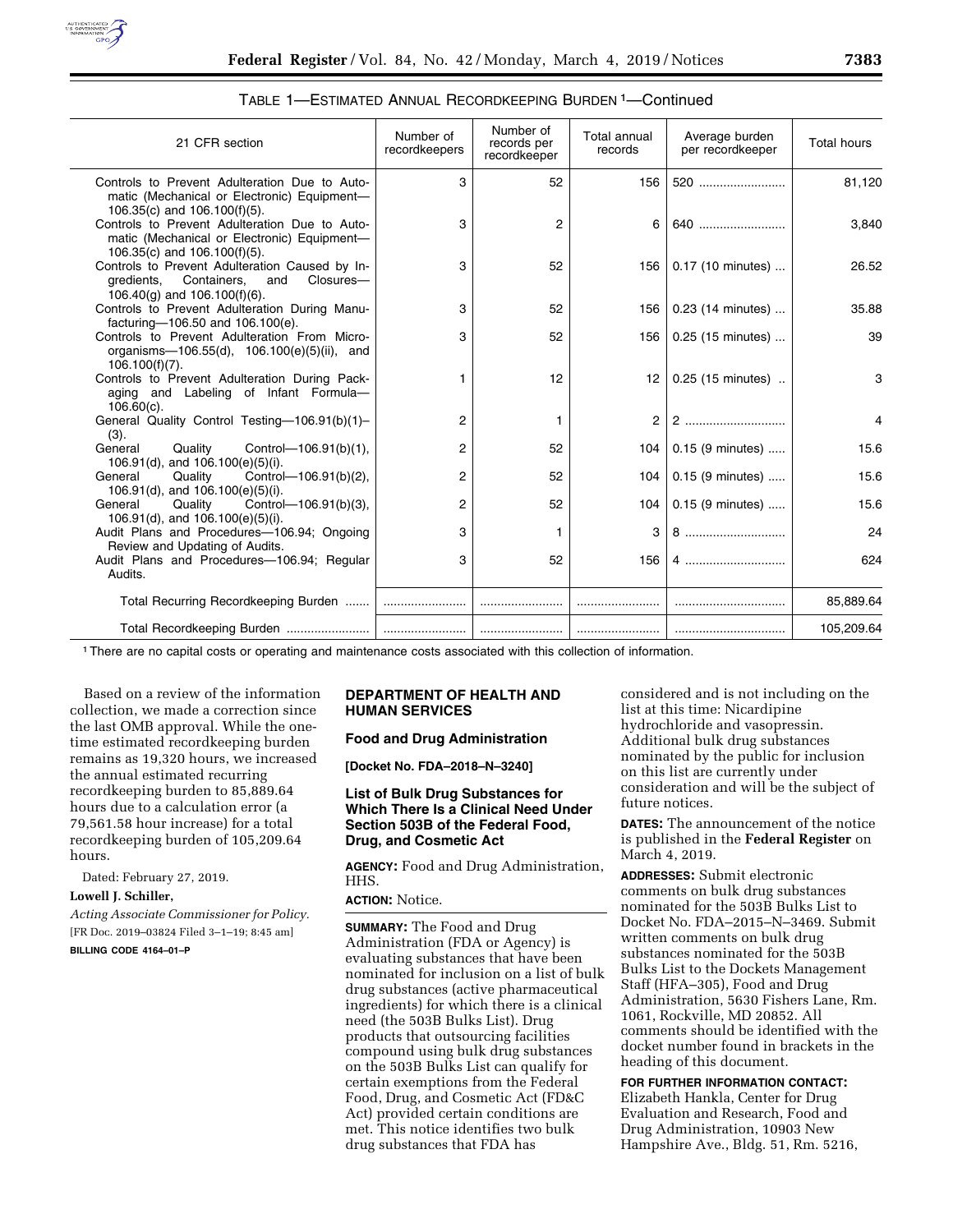Silver Spring, MD 20993, 301–796– 3110.

#### **SUPPLEMENTARY INFORMATION:**

## **I. Background**

#### *A. Drug Compounding*

Compounded drug products can serve an important role for patients for whom an FDA-approved drug product is not appropriate, such as patients who have an allergy and need a medication to be made without a certain dye or hospital inpatients who need infusions of a drug combined with a particular diluent not specified in the approved product labeling. However, they also pose a higher risk to patients than FDAapproved drugs. In 2012, contaminated injectable drug products that a Statelicensed compounding pharmacy shipped to patients and healthcare practitioners across the country caused a fungal meningitis outbreak that resulted in more than 60 deaths and 750 cases of infection.1 This was the most serious of a long history of outbreaks and other serious adverse events associated with contaminated, superpotent, or otherwise poor quality compounded drugs.

In response to this outbreak, Congress enacted the Drug Quality and Security Act (Pub. L. 113–54), which, among other things, added new section 503B to the FD&C Act (21 U.S.C. 353b) and created a new category of compounders known as outsourcing facilities.2 Drug products compounded by outsourcing facilities in accordance with the conditions of section 503B are exempt from the following three sections of the FD&C Act: Section 505 (21 U.S.C. 355) (concerning the approval of drugs under new drug applications (NDAs) or abbreviated new drug applications (ANDAs)); section 502(f)(1) (21 U.S.C. 352(f)(1)) (concerning the labeling of drugs with adequate directions for use); and section 582 (21 U.S.C. 360eee–1)

(concerning drug supply chain security requirements).3

Drug products compounded under the conditions in section 503B are not exempt from current good manufacturing practice (CGMP) requirements in section 501(a)(2)(B) of the FD&C Act (21 U.S.C. 351(a)(2)(B)).4 Outsourcing facilities are also subject to FDA inspections according to a riskbased schedule, specific adverse event reporting requirements, and other conditions that help to mitigate the risks of the drug products they compound.5 Outsourcing facilities may or may not obtain prescriptions for identified individual patients and may, therefore, distribute compounded drugs to healthcare practitioners for ''office stock'' to hold in their offices in advance of patient need.6

Because compounded drug products are not FDA-approved, they have not undergone FDA premarket review for safety, effectiveness, and quality. Although outsourcing facilities must comply with CGMP requirements and are inspected by FDA according to a risk-based schedule, their drug products have not been determined to be safe or effective for the conditions of use reflected in drug product labeling and have not been subjected to a premarket inspection or associated with a finding of manufacturing quality, all of which are part of the drug approval process. Because compounded drug products are subject to a lower regulatory standard than FDA-approved drug products, they should only be used by patients who could not use an FDA-approved drug product.

When a compounded drug is appropriate for a patient, outsourcing facilities may be able to prepare that drug using an FDA-approved drug product as the starting material. On other occasions it may be necessary to compound the drug from a bulk drug substance.7 Section 503B limits the bulk drug substances that outsourcing facilities can use in compounding to those that are used to compound drugs

7For a fuller discussion of these issues, see FDA's guidance for industry entitled ''Evaluation of Bulk Drug Substances Nominated for Use in Compounding Under Section 503B of the Federal Food, Drug, and Cosmetic Act'' (503B Bulks Evaluation Guidance), particularly sections II.B. and C., available at *https://www.fda.gov/ downloads/Drugs/GuidanceCompliance RegulatoryInformation/Guidances/UCM602276.pdf.* 8Section 503B(a) of the FD&C Act.

in shortage or that appear on a list developed by FDA of bulk drug substances for which there is a clinical need. Section 503B includes this limitation, among others, to help prevent outsourcing facilities from growing into conventional manufacturing operations making unapproved new drug products. Allowing outsourcing facilities to compound a drug product from a bulk drug substance that is a component of an FDA-approved drug product because of, for instance, economic incentives, when a patient's clinical needs could be met by the approved drug product or a drug product compounded from the approved drug product would reduce the incentive for applicants to seek FDA approval of drug products and to continue to market them. The drug approval process is critical to ensure pharmaceuticals meet regulatory standards established for quality, safety, and effectiveness. In addition, when it is feasible to compound a drug product by starting with an approved drug product, there are certain benefits of doing so over starting with a bulk drug substance, including benefits relating to the assurances associated with premarket review by FDA for safety, effectiveness, and quality.

In sum, section 503B's limitation on the 503B Bulks List to bulk drug substances for which there is a clinical need serves important public health functions. First, it helps to limit patient exposure to compounded drug products, which have not been demonstrated to be safe and effective, to those situations in which the compounded drug product is necessary for patient treatment. Second, it preserves the incentives for applicants to invest in the research and testing required to obtain FDA approval and to continue to manufacture FDA-approved drug products, thereby helping to maintain a supply of high-quality, safe, and effective drugs.

## *B. Statutory and Regulatory Background*

Section 503B of the FD&C Act describes the conditions that must be satisfied for drug products compounded by an outsourcing facility to be exempt from the approval, labeling, and drug supply chain security requirements cited above.8 One of the conditions that must be met for a drug product compounded by an outsourcing facility to qualify for exemptions under section 503B is that the outsourcing facility may not compound a drug using a bulk drug substance unless the bulk drug substance appears on a list established by the Secretary of Health and Human

<sup>1</sup>See *https://www.cdc.gov/HAI/outbreaks/ meningitis.html.* 

<sup>2</sup>See Public Law 113–54, section 102(a), 127 Stat. 587, 587–588 (2013). Other compounders, which are not the subject of this notice, are regulated under section 503A of the FD&C Act (21 U.S.C. 353a). These include licensed pharmacists in Statelicensed pharmacies or Federal facilities, and licensed physicians, who have not registered an outsourcing facility with FDA. Drug products compounded by section 503A compounders are exempt from sections 505 (new drug approval requirements), 502(f)(1) (labeling with adequate directions for use), and 501(a)(2)(B) (CGMP requirements) if the conditions of section 503A are met, including that compounding is based on the receipt of valid prescriptions for identified individual patients (section 503A(a)). In general, section 503A compounders do not register with and are not routinely inspected by FDA and are primarily overseen by the States.

<sup>3</sup>Section 503B(a) of the FD&C Act. 4Compare section 503A(a) of the FD&C Act (exempting drugs compounded in accordance with section 503A from CGMP requirements) with section 503B(a) of the FD&C Act (not exempting drugs compounded in accordance with section 503B from CGMP requirements).

<sup>5</sup>Section 503B(b)(4) and (5) of the FD&C Act.  $^6$  Section 503B(d)(4)(C) of the FD&C Act.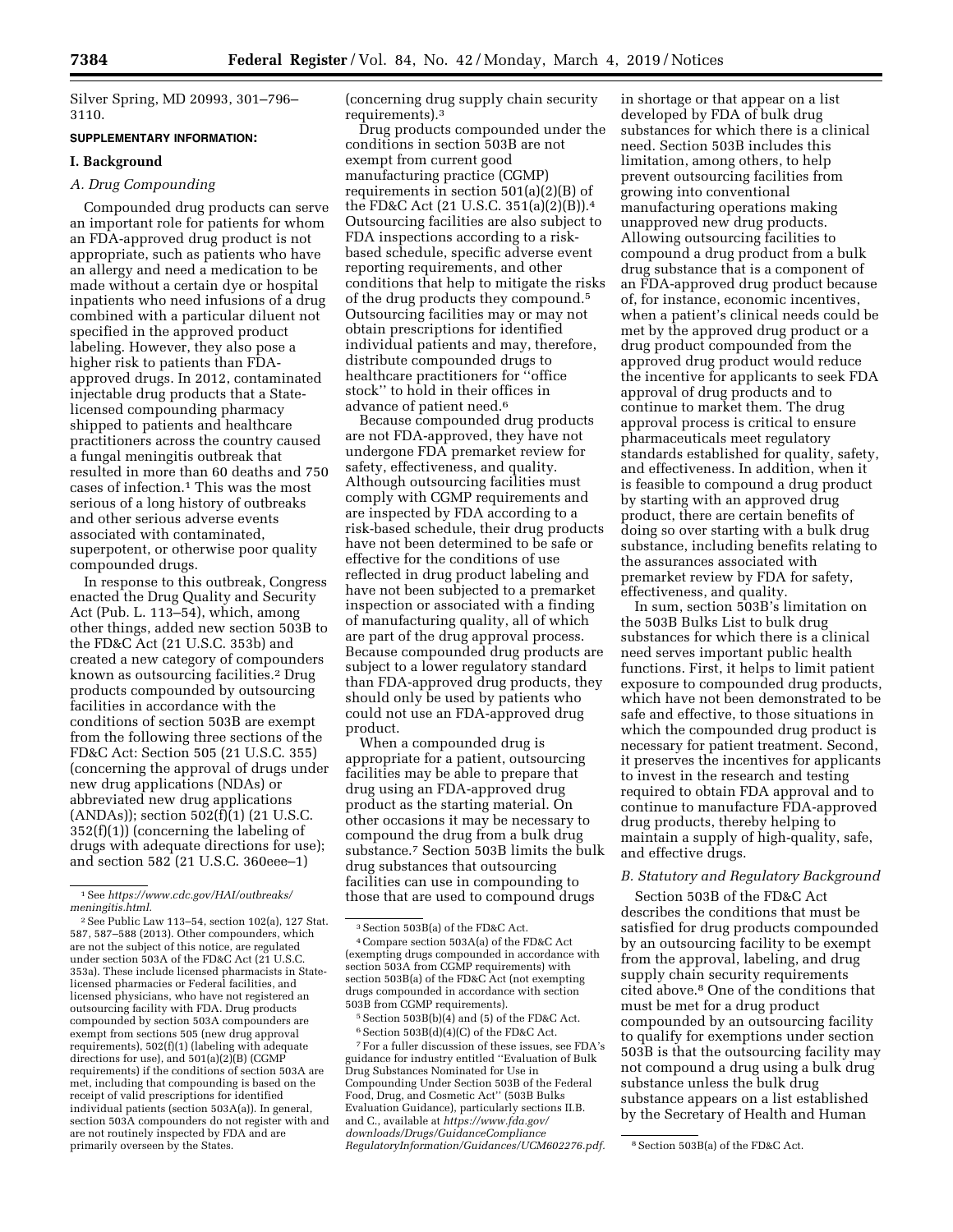Services identifying bulk drug substances for which there is a clinical need (the 503B Bulks List); or the drug compounded from such bulk drug substances appears on the drug shortage list in effect under section 506E of the FD&C Act (FDA's drug shortage list) (21 U.S.C. 356e) at the time of compounding, distribution, and dispensing.<sup>9</sup>

Section 503B directs FDA to establish the 503B Bulks List by (1) publishing a notice in the **Federal Register** proposing bulk drug substances to be included on the list, including the rationale for such proposal; (2) providing a period of not less than 60 calendar days for comment on the notice; and (3) publishing a notice in the **Federal Register**  designating bulk drug substances for inclusion on the list.10

For purposes of section 503B, *bulk drug substance* means an active pharmaceutical ingredient as defined in 21 CFR 207.1(b).11 *Active pharmaceutical ingredient* means any substance that is intended for incorporation into a finished drug product and is intended to furnish pharmacological activity or other direct effect in the diagnosis, cure, mitigation, treatment, or prevention of disease, or to affect the structure or any function of the body, but the term does not include intermediates used in the synthesis of the substance.12 13

#### **II. Methodology for Developing the 503B Bulks List**

#### *A. Process for Developing the List*

In the **Federal Register** of December 4, 2013 (78 FR 72838), FDA requested nominations for specific bulk drug substances for the Agency to consider for inclusion on the 503B Bulks List. In response to that request, interested groups and individuals nominated a wide variety of substances. However, many of those nominations were not for substances used in compounding as active pharmaceutical ingredients or did not include sufficient information to allow FDA to evaluate the nominated substance. To improve the efficiency of the process for the development of the

list of bulk drug substances, FDA reopened the nomination process in the **Federal Register** of July 2, 2014 (79 FR 37750) and provided more detailed information on what it needs to evaluate nominations for the list. On October 27, 2015 (80 FR 65770), the Agency opened a new docket, FDA–2015–N–3469, to provide an opportunity for interested persons to submit new nominations of bulk drug substances or to renominate substances with sufficient information.

As FDA evaluates bulk drug substances, it intends to publish notices for public comment in the **Federal Register** that describe its proposed position on each substance along with the rationale for that position.14 After considering any comments on FDA's proposals regarding whether to include nominated substances on the 503B Bulks List, FDA intends to consider whether input from the Pharmacy Compounding Advisory Committee (PCAC) on the nominations would be helpful to the Agency in making its determination, and if so, it will seek PCAC input.15 Depending on its review of the docket comments and other relevant information before the Agency, FDA may finalize its proposed determination without change, or it may finalize a modification to its proposal to reflect new evidence or analysis regarding clinical need. FDA will then publish in the **Federal Register** a final determination identifying the bulk drug substances for which it has determined there is a clinical need and FDA's rationale in making that final determination. FDA will also publish in the **Federal Register** a final determination regarding those substances it considered but found that there is no clinical need to use in compounding and FDA's rationale in making this decision.

FDA intends to maintain a current list of all bulk drug substances it has evaluated on its website, with separate lists for bulk drug substances it has placed on the 503B Bulks List and those it has decided not to place on the 503B Bulks List. FDA will only place a bulk drug substance on the 503B Bulks List where it has determined there is a clinical need for outsourcing facilities to compound drug products using the bulk drug substance. If a clinical need to

compound drug products using the bulk drug substance has not been demonstrated, based on the information submitted by the nominator and any other information considered by the Agency, FDA will not place a bulk drug substance on the 503B Bulks List.

FDA intends to evaluate the bulk drug substances nominated for the 503B Bulks List on a rolling basis. FDA will evaluate and publish in the **Federal Register** its proposed and final determinations in groups of bulk drug substances until all nominated substances that were sufficiently supported have been evaluated and either placed on the 503B Bulks List or identified as bulk drug substances that were considered but determined not to be appropriate for inclusion on the 503B Bulks List.16

### *B. Analysis of Substances Nominated for the List*

As noted above, section 503B(a)(2)(A)(i) provides that the 503B Bulks List is to include ''bulk drug substances for which there is a clinical need.'' The Agency is evaluating bulk drug substances that were nominated for inclusion on the 503B Bulks List, proceeding case by case, under the standard provided by the statute.17 In applying this standard to make determinations regarding the substances set forth in this notice, FDA interprets the phrase ''bulk drug substances for which there is a clinical need'' to mean that the 503B Bulks List may include a bulk drug substance if: (1) There is a clinical need for an outsourcing facility to compound a drug product, and (2) the drug product must be compounded using the bulk drug substance. FDA is not interpreting supply issues, such as backorders, to be within the meaning of ''clinical need'' for compounding with a bulk drug substance. Section 503B separately provides for compounding from bulk drug substances under the exemptions from the FD&C Act discussed above if the drug product compounded from the bulk drug

<sup>9</sup>Section 503B(a)(2)(A) of the FD&C Act.

 $^{10}\operatorname{Section}$  503B(a)(2)(A)(i)(I) to (III) of the FD&C Act.

<sup>11</sup> 21 CFR 207.3.

<sup>12</sup>Section 503B(a)(2) of the FD&C Act and 21 CFR 207.1.

<sup>&</sup>lt;sup>13</sup> Inactive ingredients are not subject to section 503B(a)(2) of the FD&C Act and will not be included in the 503B Bulks List because they are not included within the definition of a bulk drug substance. Pursuant to section 503B(a)(3), inactive ingredients used in compounding must comply with the standards of an applicable United States Pharmacopeia or National Formulary monograph, if a monograph exists.

<sup>14</sup>This is consistent with procedures set forth in section 503B(a)(2)(A)(i). Although the statute only directs FDA to issue a **Federal Register** notice and seek public comment when it proposes to include bulk drug substances on the 503B Bulks List, we intend to seek comment when the Agency has evaluated a nominated substance and proposes either to include or not to include the substance on the list.

<sup>15</sup>Section 503B does not require FDA to consult the PCAC before developing a 503B Bulks List.

<sup>16</sup>On June 10, 2016 (81 FR 37502), FDA announced the availability of a guidance for industry (revised January 2017) entitled ''Interim Policy on Compounding Using Bulk Drug Substances Under Section 503B of the Federal Food, Drug, and Cosmetic Act''; available at *https:// www.fda.gov/downloads/Drugs/ GuidanceComplianceRegulatoryInformation/ Guidances/UCM469122.pdf.* This guidance provides additional information regarding FDA's policies for bulk drug substances nominated for the 503B Bulks List pending our review of nominated substances under the ''clinical need'' standard.

<sup>17</sup>See 503B Bulks Evaluation Guidance, supra n.7 (describing FDA's policies for developing the 503B Bulks List, including the interpretation of the phrase ''bulk drug substances for which there is a clinical need,'' as it is used in section 503B).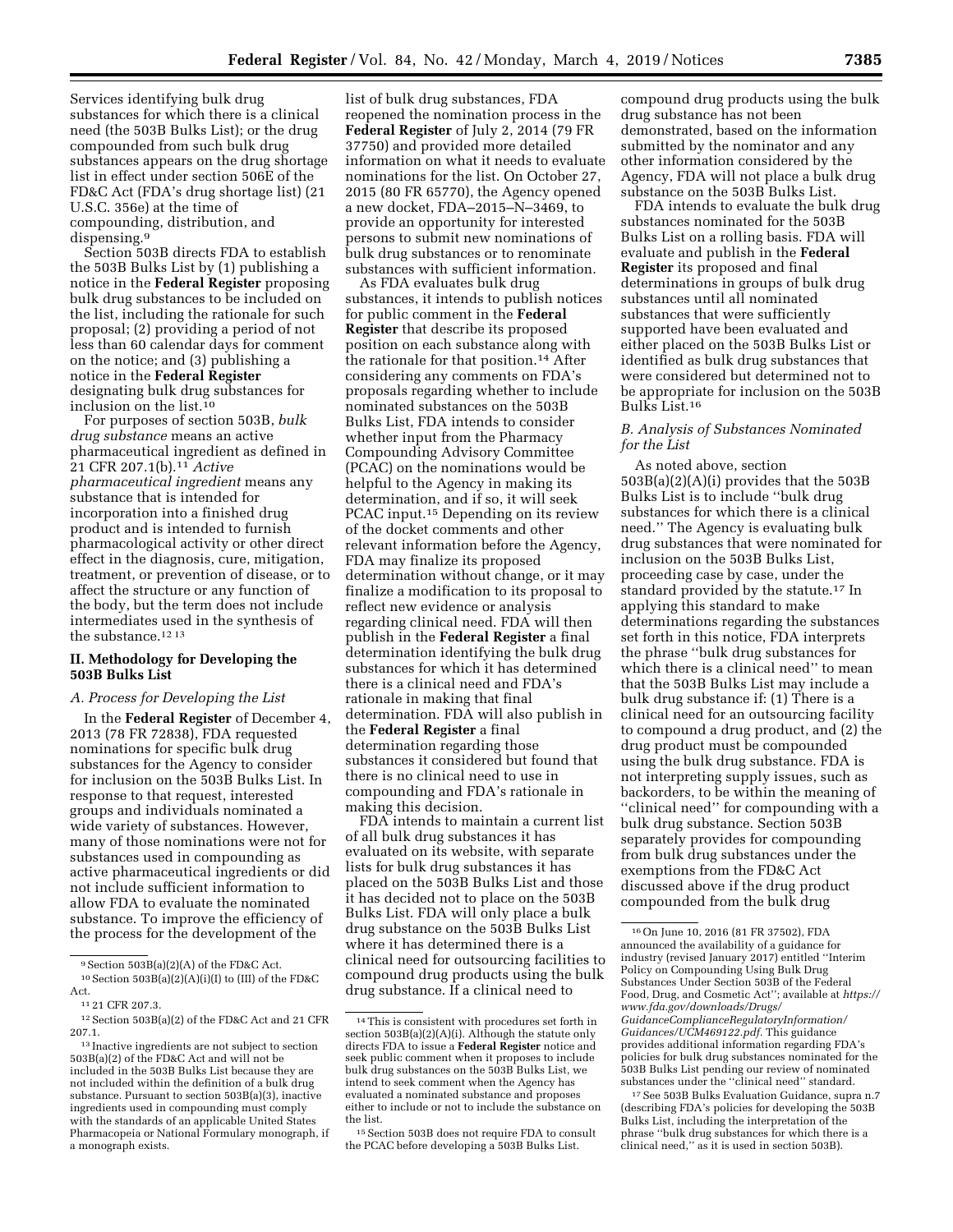substance is on the FDA drug shortage list at the time of compounding, distribution, and dispensing. Additionally, we are not considering cost of the compounded drug product as compared with an FDA-approved drug product when assessing ''clinical need.''

The bulk drug substances that we are addressing in this notice are components of FDA-approved drug products, and we evaluated them by asking the following questions:

(1) Is there a basis to conclude, for each FDA-approved product that includes the nominated bulk drug substance, that (a) an attribute of the FDA-approved drug product makes it medically unsuitable to treat certain patients for a condition that FDA has identified for evaluation, and (b) the drug product proposed to be compounded is intended to address that attribute?

(2) Is there a basis to conclude that the drug product proposed to be compounded must be produced from a bulk drug substance rather than from an FDA-approved drug product?

The reason for question (1) is that unless an attribute of the FDA-approved drug is medically unsuitable for certain patients, and the drug product to be compounded is intended to address that attribute, we do not expect that there will be a clinical need for a patient to use a compounded drug product. Rather, such compounding would unnecessarily expose patients to the risks associated with drug products that have not been shown to meet the standards applicable to FDA-approved drug products for safety, effectiveness, quality, and labeling and would undermine the drug approval process. The reason for question (2) is that to place a bulk drug substance on the 503B Bulks List, FDA must determine that there is a clinical need for outsourcing facilities to compound a drug product *using the bulk drug substance* rather than starting with an FDA-approved drug product.

If the answer to both of these questions is ''yes,'' there may be clinical need for outsourcing facilities to compound using the bulk drug substance, and we would analyze the question further.18 If the answer to either of these questions is ''no,'' there generally would not be a basis to

conclude that there is a clinical need to compound drug products using the bulk drug substance instead of administering or starting with an approved drug product, and we would generally not include the bulk drug substance on the 503B Bulks List.

## **III. Substances Proposed for the 503B Bulks List**

In August 2018, the Agency issued a **Federal Register** notice in which it evaluated three nominated bulk drug substances under the statutory standard—bumetanide, nicardipine hydrochloride, and vasopressin—and proposed not to include them on the 503B Bulks List (the August notice). In this notice, after review of the comments submitted to the docket for the August notice, FDA is making its final determination with regard to nicardipine hydrochloride and vasopressin. At this time, FDA is not making a final determination regarding bumetanide. This substance remains under consideration by FDA.

### *1. Nicardipine Hydrochloride*

Nicardipine hydrochloride has been nominated for inclusion on the 503B Bulks List.19 The proposed route of administration is intravenous, the proposed dosage form is injection, and the proposed strength is 0.1 to 2.5 milligrams per milliliter (mg/mL). This nominated bulk drug substance is a component of FDA-approved drug products (*e.g.,* NDAs 022276 and 019734). FDA has approved nicardipine hydrochloride drug products as 0.1 mg/ mL and 0.2 mg/mL solutions ready for intravenous administration (or ''ready to use'') and as a 2.5 mg/mL single-dose vial that must be diluted prior to infusion.20 21 The single dose vial (NDA 022276) contains an excipient, benzoic acid; the ready-to-use solutions (NDA 019734) do not contain benzoic acid.

Because nicardipine hydrochloride is a component of FDA-approved drug products, we considered whether (1) there is a basis to conclude that an attribute of each FDA-approved drug product makes each one medically unsuitable to treat certain patients for a condition that FDA has identified for evaluation, and the nicardipine

hydrochloride drug product proposed to be compounded is intended to address that attribute in each FDA-approved drug product; and (2) whether the drug product proposed to be compounded must be compounded using a bulk drug substance.

## a. Suitability of FDA-Approved Drug Products.

The nomination proposed to include on the list nicardipine hydrochloride injection compounded to concentrations of 0.1 mg/mL through 2.5 mg/mL. The nomination does not identify attributes of the approved nicardipine hydrochloride products that make them medically unsuitable to treat certain patients and that the proposed compounded drug products are intended to address. Specifically, the nomination did not explain why readyto-use nicardipine hydrochloride injection at 0.1 mg/mL and 0.2 mg/mL, and the 2.5 mg/mL single dose vial (for dilution) are medically unsuitable for certain patients.

A commenter on FDA's proposal not to include nicardipine hydrochloride on the 503B Bulks List indicated that an attribute of approved nicardipine hydrochloride injections, the presence of the excipient benzoic acid, makes those approved drug products medically unsuitable for patients who have an allergy to benzoic acid and that drug products would be compounded from the bulk drug substance nicardipine hydrochloride without benzoic acid. However, the commenter did not acknowledge the availability of FDAapproved benzoic acid-free nicardipine hydrochloride ready-to-use solutions for intravenous administration or explain why these approved drug products would be medically unsuitable for patients who have an allergy to benzoic acid.22

Accordingly, with respect to the nicardipine hydrochloride drug products proposed to be compounded, FDA finds no basis to conclude that an attribute of each of the approved drug products makes each one medically unsuitable to treat certain patients for a condition that FDA has identified for evaluation.

b. Whether the Drug Product Must Be Compounded From a Bulk Drug Substance

The nomination provided no basis to conclude that drug products containing nicardipine hydrochloride must be compounded using a bulk drug substance rather than using an FDAapproved drug product. The nomination

<sup>18</sup>Under the analysis described in FDA's 503B Bulks Evaluation Guidance, the additional analysis would consist of the consideration of four additional factors. We did not answer ''yes'' to both of the threshold questions for nicardipine hydrochloride or vasopressin, so we did not consider these additional factors in our determination not to include nicardipine hydrochloride or vasopressin on the 503B Bulks List.

<sup>19</sup>See Docket No. FDA–2015–N–3469, document no. FDA–2015–N–3469–0002.

<sup>20</sup>See, *e.g.,* labeling available as of the date of this notice at *https://www.accessdata.fda.gov/spl/data/ 32756b4e-a977-47ac-9620-0c1ed74d7606/ 32756b4e-a977-47ac-9620-0c1ed74d7606.xml*  (ready-to-use) and *https://www.accessdata.fda.gov/ spl/data/5444784f-fefe-4352-afd1-b4c487165f3a/ 5444784f-fefe-4352-afd1-b4c487165f3a.xml* (for dilution).

<sup>21</sup>Nicardipine hydrochloride is also approved as an oral capsule. See, *e.g.*, ANDA 074642. <sup>22</sup> See NDAs 022276 and 019734.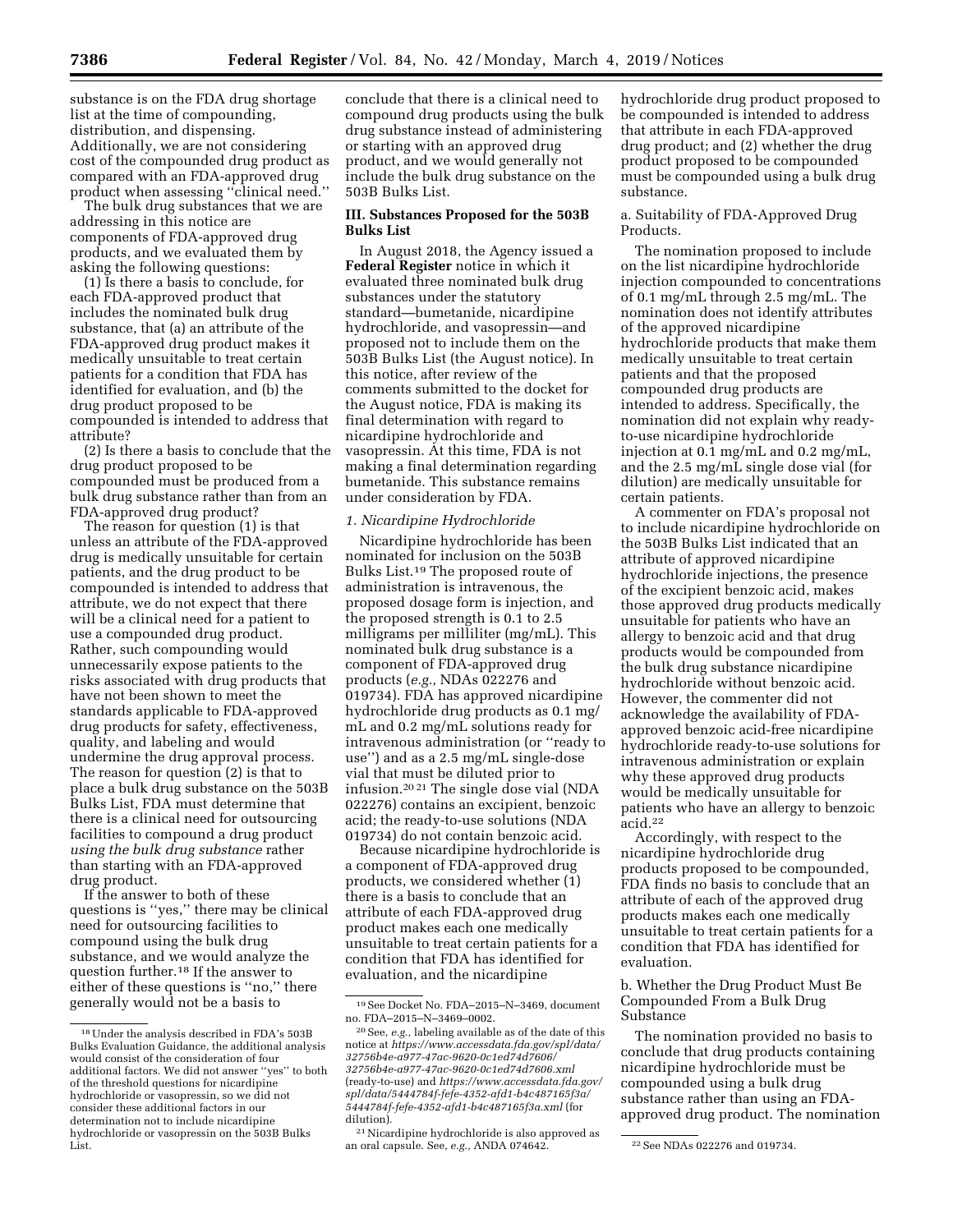and a related comment assert that it would be preferable to compound a drug product using a bulk drug substance than using an approved drug product that requires dilution. However, the nomination and comment do not take the position or provide support for the position that a bulk drug substance must be used to prepare the proposed concentrations of nicardipine hydrochloride. For example, the nomination does not indicate that the desired concentrations of nicardipine hydrochloride could not be prepared by diluting the approved drug product in a form that is suitable for patient administration. Nor is FDA aware of data or information suggesting this cannot be done. We note that the approved labeling of a nicardipine hydrochloride drug product directs the drug product to be diluted to a concentration within that range. We do not consider whether a benzoic acid-free nicardipine hydrochloride drug product must be compounded using the bulk drug substance because benzoic acidfree nicardipine hydrochloride product is FDA-approved at concentrations of 0.1 mg/mL and 0.2 mg/mL and because patients for whom these FDA-approved drug products may be medically unsuitable were not identified in section III.1.a. In sum, FDA finds no basis to conclude that drug products must be compounded using a bulk drug substance rather than the approved drug product.

#### *2. Vasopressin*

Vasopressin was nominated for inclusion on the 503B Bulks List to compound drug products that treat septic shock, post-cardiotomy shock, diabetes insipidus, and hypotension.23 The proposed route of administration is intravenous; the proposed dosage form is injection. The nominators proposed a range of specific concentrations (0.1, 0.2, 0.4, and 1 units/mL  $(U/mL)$  and concentrations above that range without identifying any specific concentration. This nominated bulk drug substance is the active ingredient of the FDAapproved drug VASOSTRICT (NDA 204485). VASOSTRICT is approved as a 20 U/mL intravenous infusion that, per its labeling, should be diluted with normal saline or 5 percent dextrose in water to either 0.1 U/mL or 1 U/mL for intravenous administration.24

VASOSTRICT is available in a multidose vial that contains the

preservative agent chlorobutanol and in a single dose vial that does not contain chlorobutanol. The VASOSTRICT labeling includes a contraindication regarding chlorobutanol that applies to the chlorobutanol-containing product.25 Because vasopressin is a component of an FDA-approved drug product, we considered whether (1) there is a basis to conclude that an attribute of each FDA-approved drug product containing vasopressin makes each one medically unsuitable to treat certain patients for a condition that FDA has identified for evaluation, and the vasopressin drug product proposed to be compounded is intended to address that attribute; and (2) whether the drug product proposed to be compounded must be compounded using a bulk drug substance.

a. Suitability of FDA-Approved Drug Product

The nominations propose vasopressin for the 503B Bulks List so that it can be used to compound drug product at various concentrations, some lower than undiluted VASOSTRICT and others higher. However, the nominations and the comments do not identify an attribute of VASOSTRICT that makes it medically unsuitable for patients and that the compounded products are intended to address.

The nomination that refers to products with a higher concentration than VASOSTRICT does not identify any data or information as to the need for a higher concentration than the approved product, nor does the nomination identify specific higher concentrations it proposes to compound. In addition, the nomination does not identify patients for whom a concentration at or below 20 U/mL is medically unsuitable and who would therefore require a higher concentration, and FDA is not aware of patients who would need concentrations above 20 U/mL.

Both nominations also propose to compound vasopressin at specific concentrations lower than undiluted VASOSTRICT. However, the proposed concentrations are within the range described in the labeling for the FDAapproved drug product, and the proposed route of administration (intravenous) is the same as that of

VASOSTRICT. The nominations do not identify an attribute of the approved drug product that would make it medically unsuitable for patients or show that the compounded drug product would address that attribute.

Commenters on FDA's proposal not to include vasopressin on the 503B Bulks List assert that an attribute of VASOSTRICT that makes it medically unsuitable to treat patients is that it contains a preservative, chlorobutanol. Chlorobutanol-containing VASOSTRICT is contraindicated in patients who have an allergy or hypersensitivity to this excipient. However, the commenters fail to acknowledge that the preservativefree formulation of VASOSTRICT is also marketed and fail to explain why that formulation would be medically unsuitable for patients who have an allergy to chlorobutanol.

Accordingly, with respect to the vasopressin drug products proposed to be compounded, FDA finds no basis to conclude that an attribute of VASOSTRICT makes it medically unsuitable to treat certain patients.

b. Whether the Drug Product Must Be Compounded From a Bulk Drug Substance

As noted previously, the nominations propose to compound drug products containing vasopressin at concentrations that are lower than undiluted VASOSTRICT, but that are within the range of VASOSTRICT's final, post-dilution concentrations. The nominations do not take the position or provide support for the position that a bulk drug substance rather than the FDA-approved drug product must be used to prepare these lower concentrations. For example, the nominations do not explain, or even suggest, that the desired concentration of vasopressin cannot be prepared by diluting the approved drug product.26 We do not consider whether a chlorobutanol-free vasopressin drug product must be compounded using the bulk drug substance because a chlorobutanol-free vasopressin product is FDA-approved and because patients for whom this FDA-approved drug product may be medically unsuitable were not identified in section III.2.a. In addition, in light of the analysis in section III.2.a. above, we do not

 $^{\rm 23}$  See Docket No. FDA–2015–N–3469, documents No. FDA–2015–N–3469–0012 and –0023.

<sup>24</sup>The labeling as of the date of this notice is available at *https://www.accessdata.fda.gov/spl/ data/4166e423-659e-4fe4-8a3c-2394434d00dd/ 4166e423-659e-4fe4-8a3c-2394434d00dd.xml.* 

<sup>25</sup>The labeling states that VASOSTRICT is ''contraindicated in patients with known allergy or hypersensitivity to 8-L-arginine vasopressin or chlorobutanol.'' However, this contraindication is not applicable to the formulation of VASOSTRICT marketed without chlorobutanol. As described in the package insert, the VASOSTRICT 10 mL solution contains chlorobutanol, while the 1 mL solution does not.

<sup>26</sup>For example, the nomination does not take the position or provide support for a position that a drug product prepared by starting with the approved drug product would be unsuitable for patient administration. We also note that outsourcing facilities often prepare ready-to-use forms of drug products for healthcare practitioners by compounding (*e.g.,* diluting) approved drug products, including VASOSTRICT.